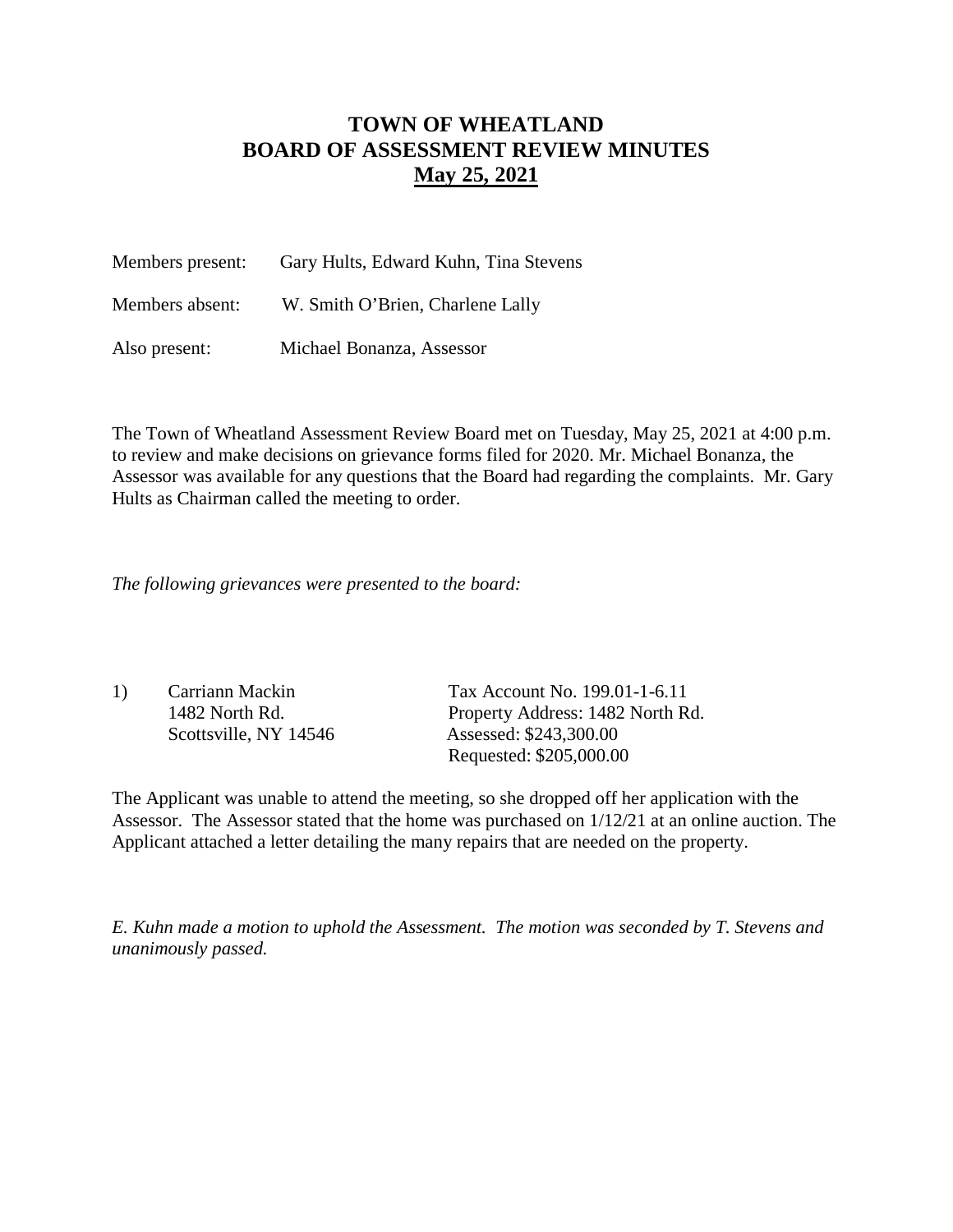2) Tri-County MHPS, LLC Tax Account No. 208.16-1-18 Rochester, NY 14624 Assessed: \$425,000.00

 90 Air Park Drive, Suite 400 Property Address: 824 State Street. Stipulated: \$200,000.00

The Assessor stipulated to lower the assessment to \$300,000.00.

*T. Stevens made a motion to accept the stipulation. The motion was seconded by E. Kuhn and unanimously passed* 

3) Mary Wizenburg Tax Account No. 200.05-1-16 122 Heather Lane Property Address: 122 Heather Lane<br>Scottsville, NY 14546 Assessed: \$140,000.00 Assessed: \$140,000.00 Stipulated: \$135,000.00

The Assessor stipulated to lower the assessment to \$135,000.00.

*E. Kuhn made a motion to accept the Stipulation. The motion was seconded by T. Stevens and unanimously passed.*

4) The Rodwin LLC Tax Account No. 200.09-2-30 PO Box 904 Property Address: 39 Main Street. Scottsville, NY 14546 Assessed: \$747,000.00 Correction: \$657,000.00

The Assessor stated that this is a correction, the Assessor stated that he failed to enter the reduction on time.

*The correction was unanimously passed by the Board.*